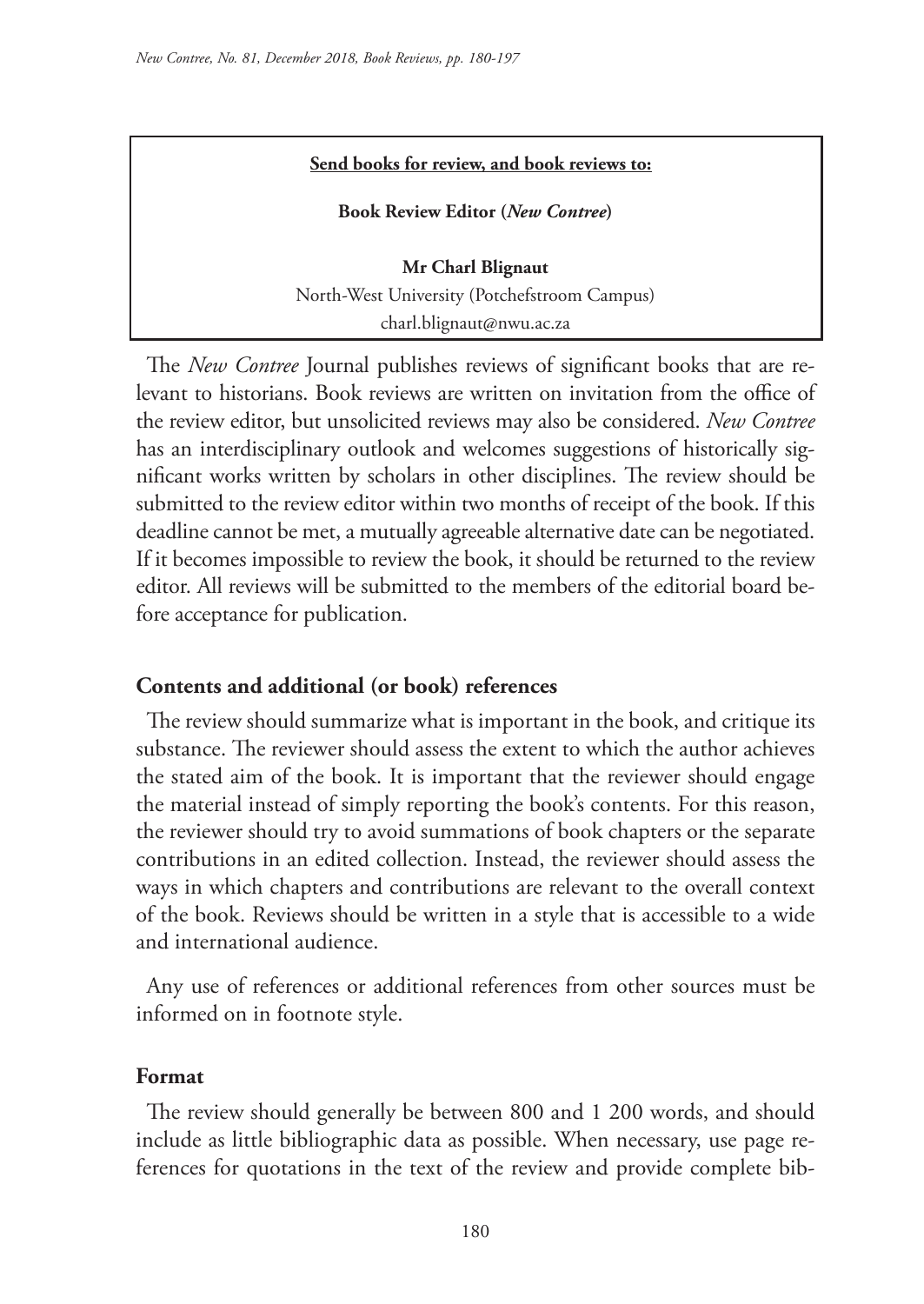liographic details of the source. The review should begin with a heading that includes all the bibliographic data. The elements of the heading should be arranged in the order presented in the following example:

*The early mission in South Africa/Die vroeë sending in Suid-Afrika, 1799-1819*. Pretoria: Protea Book House, 2005, 272 pp., map, chronology, bibl., index. ISBN: 1-9198525-42-8. By Karel Schoeman.

Do not indent the first line of the first paragraph, but indent the first line of all successive paragraphs. Use double spacing for the entire review. Add your name and institutional affiliation at the end of the review. Accuracy of content, grammar, spelling, and citations rests with the reviewer, and we encourage you to check these before submission. Reviews may be transmitted electronically as a Word file attachment to an email to the review editor. If you have additional questions, please contact the Book Review Editors.

# *Portraits of Colonial Natal*

# **(Reach Publishers, Westville, 2017, 278pp. ISBN: 9780620755153)**

## **Duncan Du Bois**

Athambile Masola *University of Pretoria* Athambile.masola@up.ac.za

*Portraits of Colonial Natal* is a troubling book. The author states his position in the introduction that this book is a response to the decolonial project because he believes that "colonisation was good in parts, but the decolonisers shy away from conceding that. In any event, history without context degenerates into propaganda" (p. 13). The book reads as an apologetics on behalf of colonialism. This is a dangerous, if not a brazenly white supremacist position to take given the conversations happening in South Africa. Furthermore, it begs the question, who is Du Bois's audience?

The rest of the book is a collection of "portraits" of the colonial Natal written as overviews of the various key moments and development. It is curious to track the references to Indians and Africans in the narrative Du Bois paints. While black people appear as flat characters – they are simply tribesmen who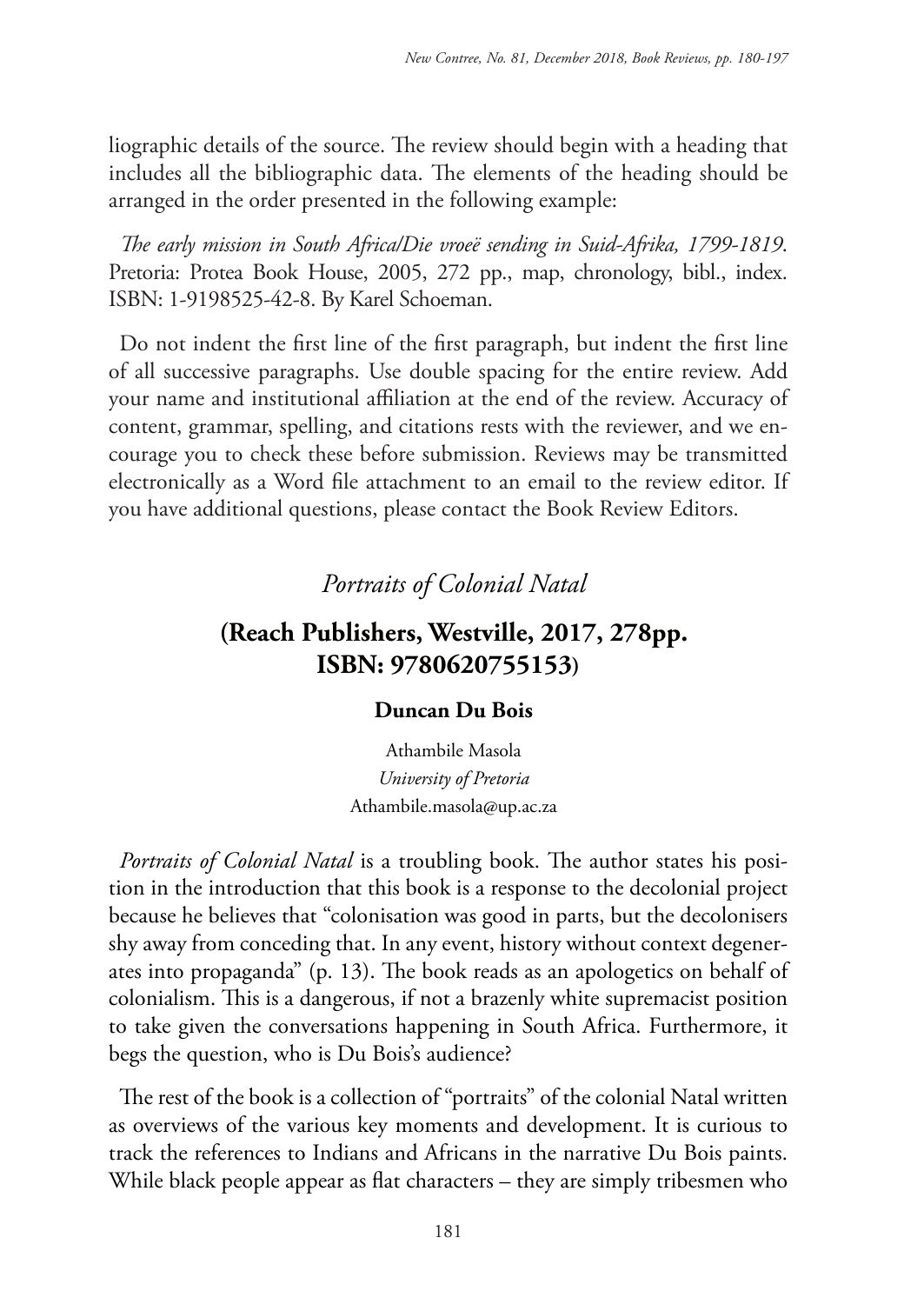"preformed a vibrant war dance on the beach" (p. 107) when welcoming the Norwegian settlers – in the seemingly simplistic narrative of conquest, Indians cause "intolerance towards the 'intrusion' of Indian settlers. Disdain towards Indians as settlers was a reality since the early 1880s across colonial Natal. Just weeks after Natal entered the Union dispensation in 1910, a petition was launched in Umkomaas against the issuing of further trading licences to Indians…Unfortunately such sentiments prevailed far into the union and beyond" (p. 91). This extract illustrates Du Bois's tone-deafness when writing about racism in colonial Natal. This tone-deafness continues throughout the book which is further illustrated in the manner with which Du Bois employs the word "kaffir" in the chapter "A sketch of Alfred County and Port Shepstone".

Du Bois has set himself the impossible task of writing these portraits as though they can be neutral or even provide some enlightenment about the positive aspects of colonialism. While other historians have tried to do the same in the past – a tradition Du Bois sees himself as a part of – there has been enough documentation about colonialism that does not shy away from the complexities of conquest. Historical narratives such as Du Bois' would have us duped into thinking that South Africans should be grateful the settlers came. The challenge with settler mentality like Du Bois is that it lacks an imagination. Implied in his book is an alignment with Helen Zille's ideas about the development that came along with colonialism (the roads, bridges, transport etc). This belief that these were the good fruits of colonialism misses the point that Africa could have had a different and more prosperous future without the so-called development that came with white supremacist violence. Colonialism hijacked the future from Africans because it was premised on an encounter that believed that the people and places they discovered were backward and primitive.

## Chapter 10, *Settler Security, Insecurity and Solidarity* is worth quoting at length:

Although settlers enjoyed political and military control, there were factors that rendered them vulnerable. These included their proximity to the reserves set aside by Shepstone exclusively for African residence and the fear of unrest or even attack emanating from those reserves. As a safeguard, settler volunteer groups or rifle associations were established across the colony. A spirit of community and settler solidarity was the corollary of those associations (p. 188).

The chapter continues to explain the need for the indentured labourers because the cheap labour from the Africans was unpopular. The chapter also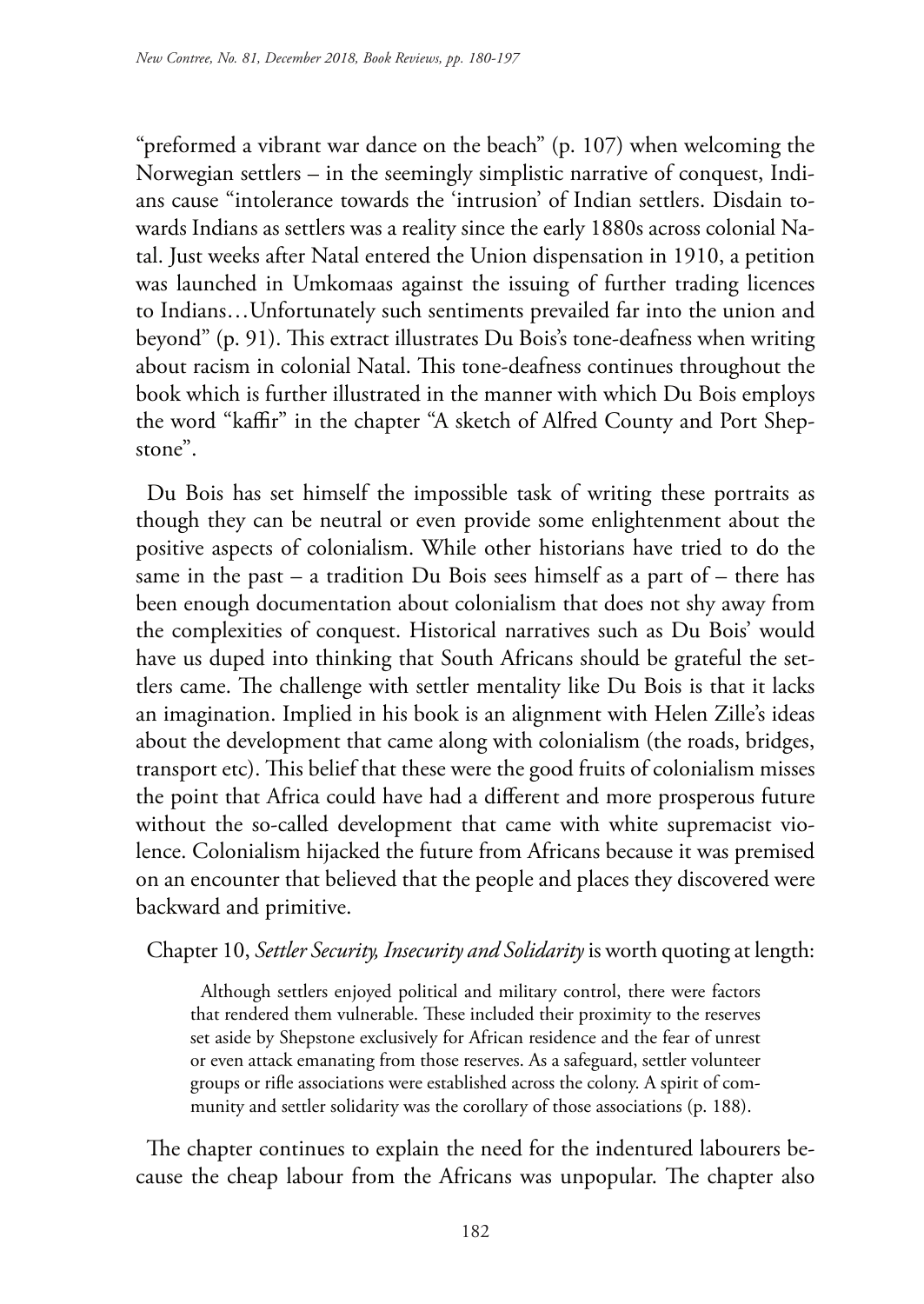outlines the strategies by the settler administration to address their insecurities and vulnerabilities which ensured more repression of the African community. The chapter includes the resistance and the battles waged by the Africans such as Isandlwana and Bhambhatha. Du Bois paints the schemes of the colonial administration as though their actions were justified. The growth of the rifle associations highlights the role of ordinary people who were involved in upholding the security of white settlers. While the big men of history are given prominence in the narrative, Du Bois attempts to highlight the role of civic organisations which entrenched colonialism. This is an important contribution but Du Bois does not take it to its logical conclusion of elaborating on the role played by ordinary settlers in relation to the usual grand narratives featuring a few prominent names.

While Du Bois tries to discuss the politics of discrimination and white supremacy in colonial Natal in the chapter "The Coolie Curse"— which analyses "The Indian question" — it rings hollow as someone who would have readers believe that Shepstone was simply a man of his time. One such glaring example the extent to which the names of the settler administrators appear throughout the text. With exception of a handful of names of the Indian and African population, no other names appear. The book would have us believe that barring a few prominent characters, the Africans were passive recipients of colonialism. Names are important when writing about history as they tell us who matters in this saga. Except for one chapter, women are also erased from this narrative. They form part of the usual "women and children discourse" which is a patriarchal outlook on the presence of women in the colonial project.

Du Bois sets himself the challenging task of writing history to respond to the decolonisers' clarion call. His collection begs the old question: what is the purpose of history in understanding the present and the future? Furthermore, historical narratives are constantly being contested and Du Bois book of simply collecting his writings without an acknowledgement of the feminist perspective leaves the book wanting. The saving grace of this text is that it maps out the extent of the repression in colonial Natal. While there is a level of amnesia about the extent of colonialism, this text is helpful in understanding that English colonialism was the kind of foundation needed in order for apartheid to become the next logical step in 1948. Historians who are experts in this area will do well in reading the book and responding to the contribution it makes to the scholarship of settler colonialism. It would be interesting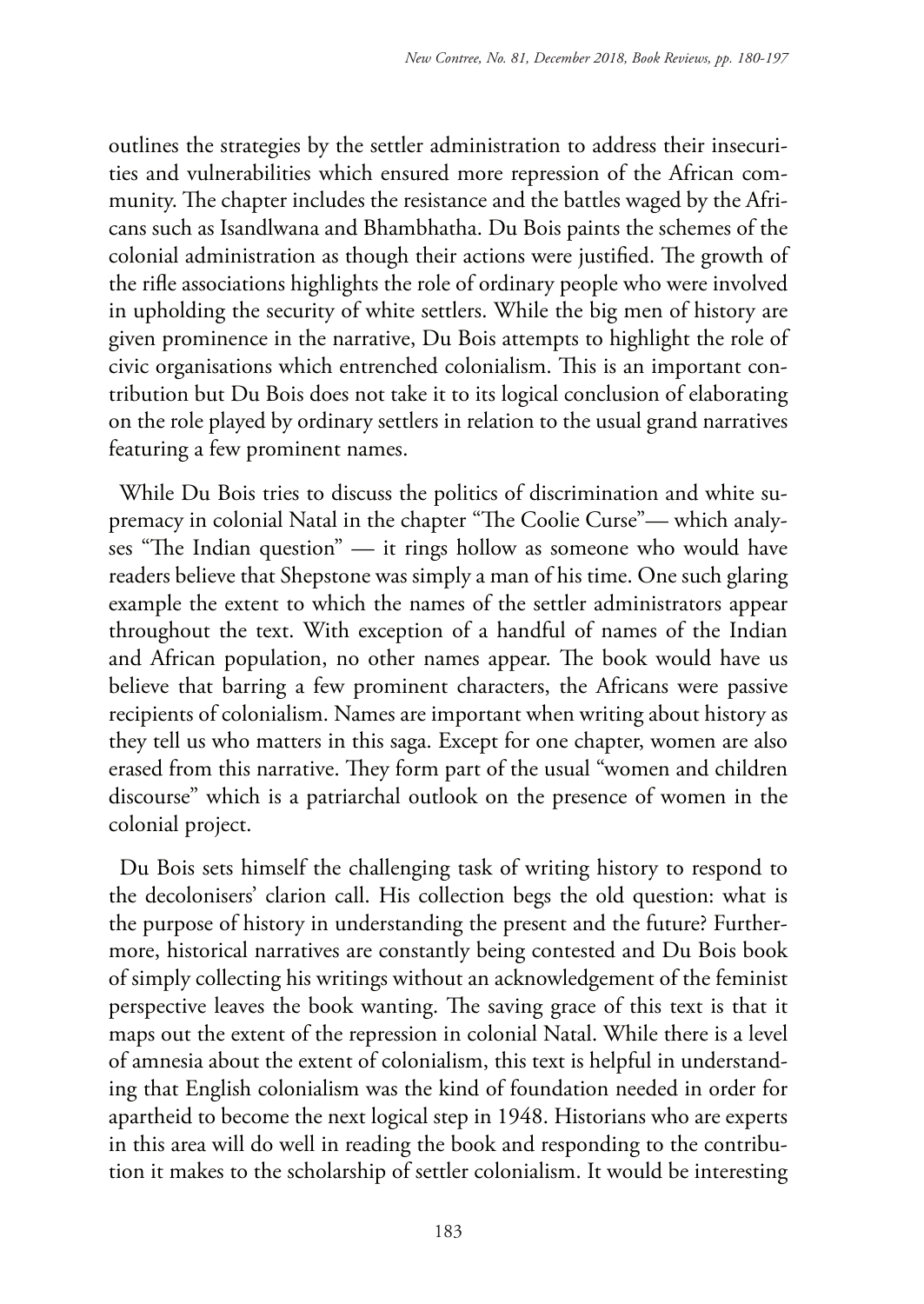to hear from them whether this book advances the conversation about the complexities of the colonial project or whether it is simply a reflection of some of the attitudes that should be left in the past. The decolonisers would do well in reading this book as it will bolster their cause even more. It be more evidence for the need for white South Africans to account for the land question and the dispossession of African people.

## *Writing the Ancestral River. A biography of the Kowie*

## **(Wits University Press, Johannesburg, 2018, 193 pp. ISBN: 978-1-77614-187-6)**

# **Jacklyn Cock**

Christo Engelbrecht *Microhistory Network* christoengelbrecht01@gmail.com

In telling the story of the Kowie River, Professor Jacklyn Cock concentrates on three different moments in the Kowie River's history through the processes of ecological degradation and racialised dispossession: the battle of Grahamstown (1819); the harbor development (1821-1870s), and the development of the upmarket marina on the Kowie River in Port Alfred (1989). Against the backdrop of hydro political analyses, such matrix makes good sense since it carries a normative scope that includes the historian's passions, intentions and motivations. Cock made her's clear.

Ecological considerations are topical in today's global village as Environmental Sciences world-wide grapple with the issues they investigate. *Writing the Ancestral River* gives excellent examples of History making productive contributions to Environmental Humanities. The contributions here, include the high-up-on-the-agenda themes of racial dispossession of the Eastern Cape's indigenous populations by white settlers. Cock refers to Tim Keegan for whom the annexation of the Province of Queen Adelaide "was simply a 'gigantic land grab'" (p. 95). This resembles populist language in the current land expropriation without compensation debate in South Africa.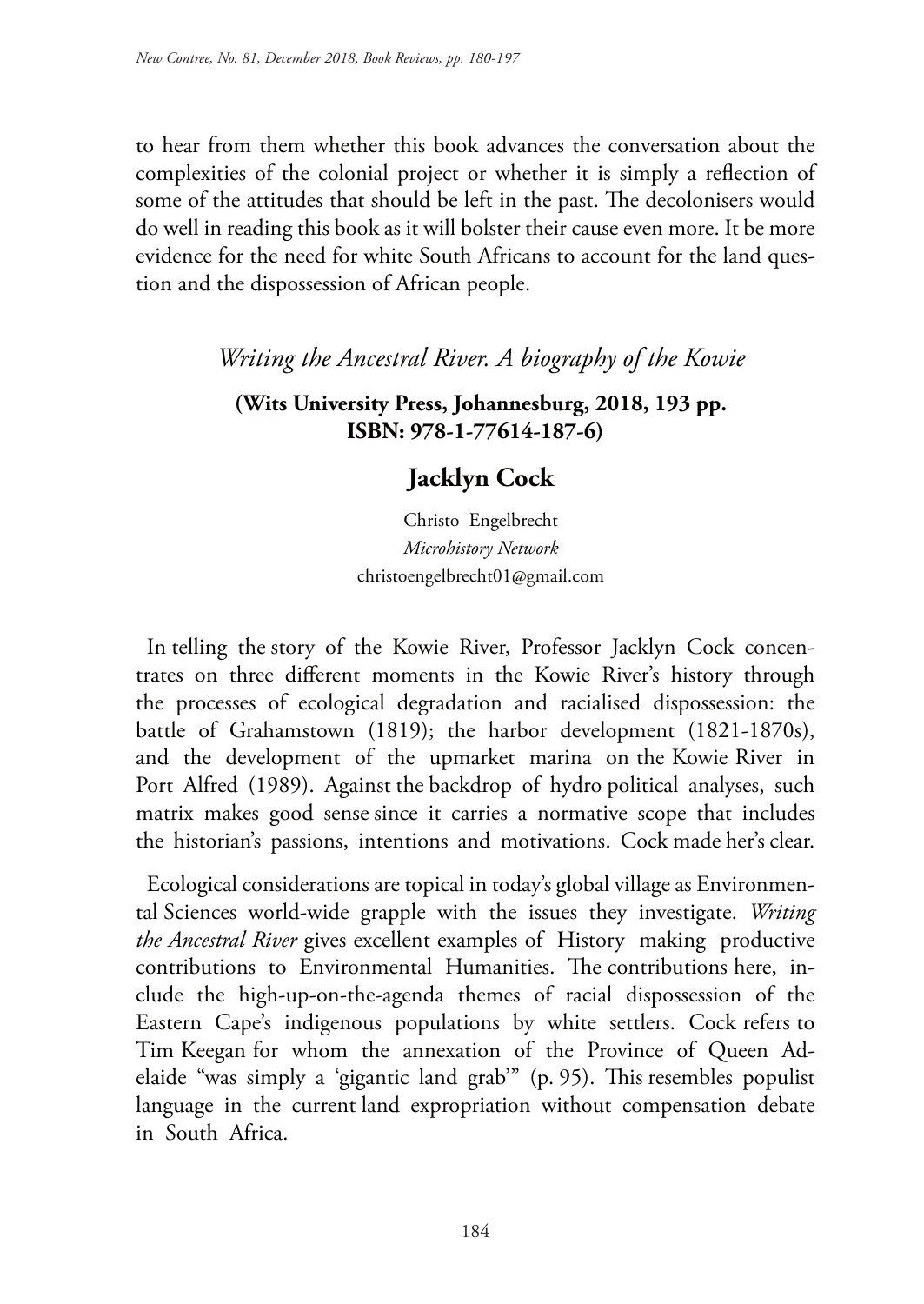The most fundamental point in Cock's book is that the Battle of Grahamstown is seen as of decisive importance in the history of the Kowie River. It was a battle "in the claim of the Xhosa to their land" (p. 53). More profoundly, "[i]t is widely acknowledged by historians that this event was a turning point in South African history" (p. 51). Suffice to generalize that historians are fond of identifying turning points in history. According to Cock, a *new mode of accumulation* (p. 55) emerged: settler capitalism. Not only was William Cock (great-great-grandfather to Jacklyn Cock) credited for developing the Kowie harbor, he was also a *pioneer of settler capitalism* (p. 71). But Cock does not write about William Cock's first five years as a farmer, his failed crops, material loss at the hands of the local populations, or floods before he bought his first vessel in 1826. Neither about the severe loses he endured during the Sixth, Seventh and Eight frontier wars of 1834-1853.

As a side comment, there are a number of much earlier examples of settler capitalists before William Cock arrived in South Africa in 1820. It would also do no harm to take the view of Noël Mostert that the Battle of Grahamstown "was the most significant battle of the nineteenth century in South Africa" (p. 54–55), or Stephen Kay's reference "to the unrighteous conduct of colonists … towards the *defenceless* natives" (p. 63. Emphasis added) on research review. The same holds true for the use of words such as "pathetic" (p. 42), "foolish pride" (p. 56) and "maximum force" (p. 59) even in their respective contexts, or, the hypothesis that "[t]he dominant concern today is the control and management of rivers, ignoring most of the wild species that depend on them" (p. 30).

Professor Cock is well placed for the task at hand. There is, for instance, her personal "connection" with or "closeness" to the Kowie River. For some readers, this might be too "close to home" but her "personal account of what the river presents" (p. 4) to her, "connects a personal and collective memory, the social and the ecological, the sacred and the profane, in both the honouring and the abuse of nature" (p.4). We also read: "[t]he story of the Kowie River has been more than an intellectual engagement. It is both a memoir and paean to place, a love story disguised as a social and environmental history" (p. 5).

Such personal revelations place a high premium on the historical method, because Cock's intellectual, physical and emotional journeys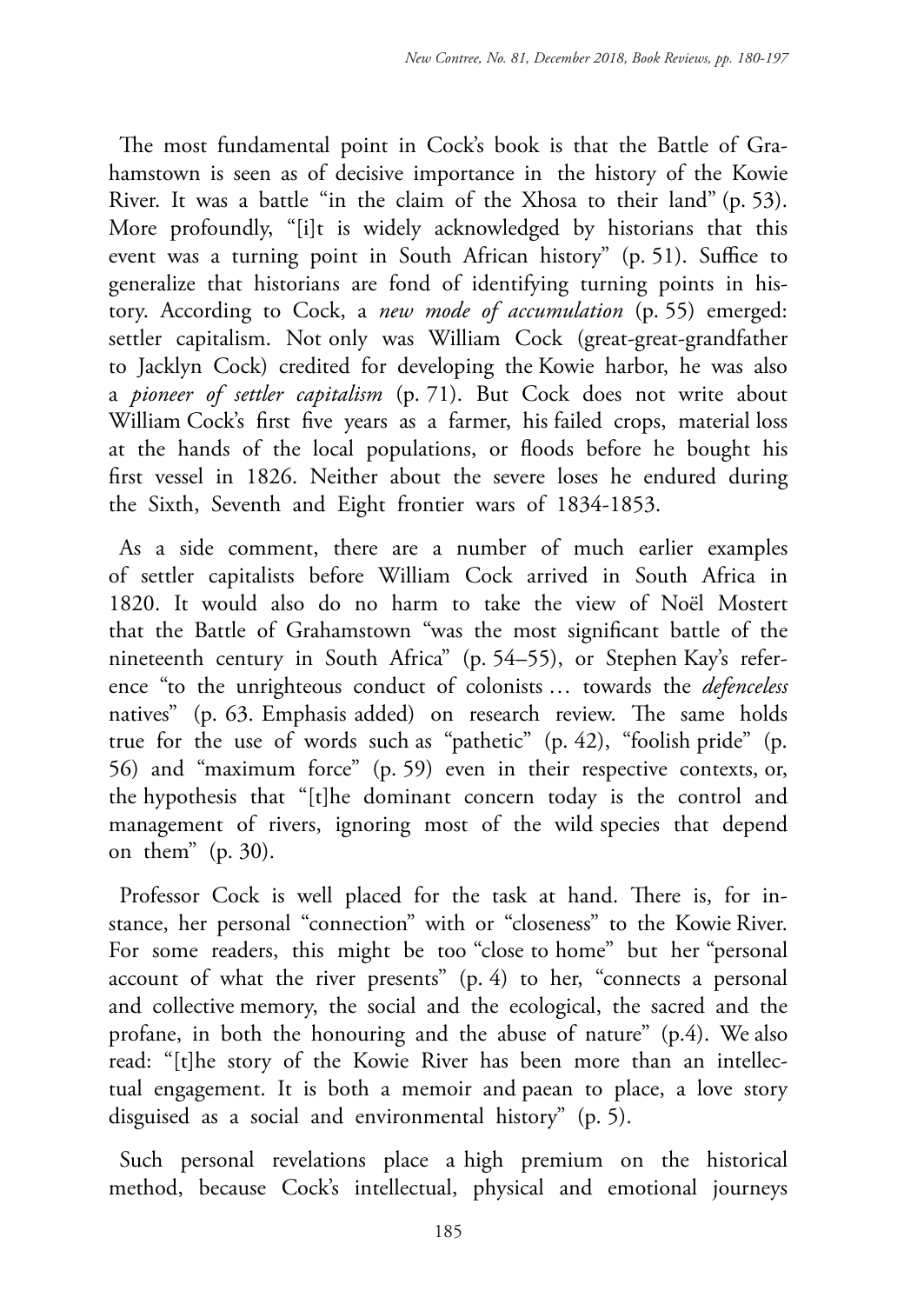want to unravel social political economic and macro-ecological problems (p. 9) through asking "big" questions. Together with these "motivations" (pp. 1-13) is a long list of questions that Cock (pp. 9-10) wants to answer, in which lies a not so obvious but important value of this study – the rich potential to conduct future micro-historical studies of all three "moments".

South African historiography is a dynamic field of study, full with varying interpretations and classifications: *Writing the Ancestral River* makes an important addition. From a semantic and historiographical perspective, "Kaffir wars", became "frontier wars", became "Xhosa wars", became "Hundred Years War" or in Cock's words "wars of dispossession" (p. 3) with distinctions between "'episodic cattle raids and skirmishers rather than dramatic confrontations between armed protagonists' […] harassment, rather than warfare […] fundamentally a sustained guerrilla struggle" (p. 40). Similarly, Makhanda is credited as "an early freedom fighter" and William Cock "a pioneer of settler capitalism" (pp. 69 and 71) or George McCall Theal and George Cory were referred to as colonial historians (pp. 57 and 58). Similarly, Martin Legassick not mentioned as a revisionist historian or Hermann Giliomee as an Afrikaner historian.

In line with Cock's objectives of this study, her descriptions of the river itself, are packed with relevant and interesting examples. The important thing about this chapter is that it presents an excellent backdrop against which ecological degradation or ecocide and racialised dispossession and genocide were convincingly connected with colonialism (p. 127). In both instances William Cock was found to be deeply involved, driven by "self-interest" (p. 94).

Professor Cock penned William Cock as "certainly a controversial figure" (p. 77): a honourable member of the colonial legislative council, a man with a powerful presence, with a large house that "dominated the little village" (p. 78). As an entrepreneur he belonged to "a settler elite who promotes the violent dispossession of the land and livelihoods of the indigenous population", father of the marina, with heroic confrontations with forces of nature (p. 11). William Cock received land, supplied the military establishment (p. 71), was a colonial administrator, owned a collection of boats, and traded with the Cape, St. Helena and Mauritius (p. 77). A man of great enterprise and perseverance, "a pioneer in the development of South Africa's export business" […], "few could "match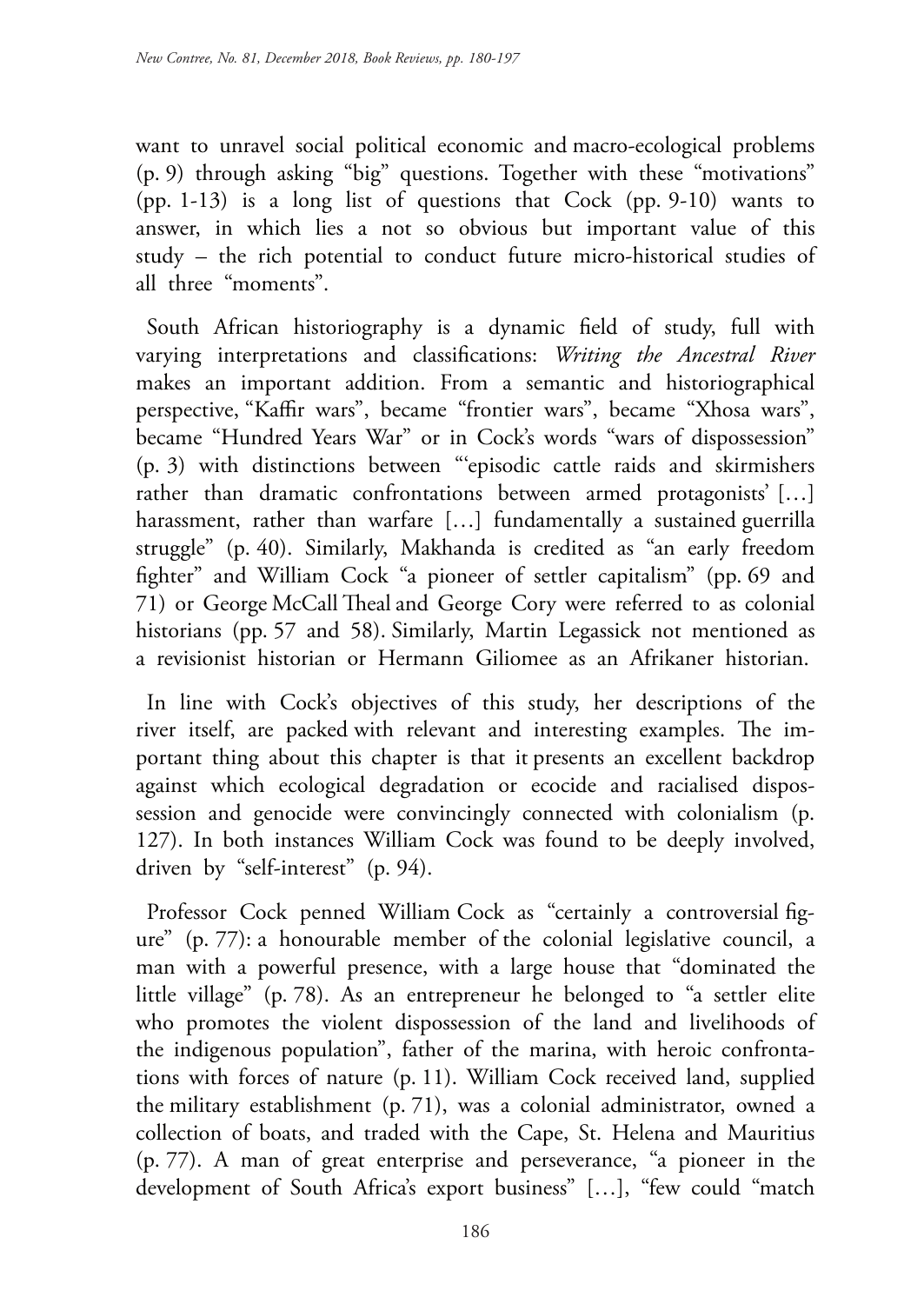him in ability and energy or match all he accomplished for the development of the country", was "self-interested or […] a war profiteer" yet a man of unshakeable character, with great integrity, a deep-rooted sense of justice, deeply religious and who gave to churches (p. 80).

In 1852 the Cape governor approved plans to improve the harbor and the Kowie Harbour Improvement Company was formed. Cock was a director. When the company was dissolved in 1870, the government took over the control of the harbor's development until 1886. By all accounts the 1870s were the busiest period of the harbor but by 1886 it failed. "The most *plausible* reason is no doubt the sedimentation of the Kowie" wrote Cock (p. 89. Emphasis added), but the "most *convincing* argument for the failure" was a lack of enormous capital required for maintenance (p. 90).

Cock's treatment of settler capitalism and environmental justice – or according to her, "the false binary between "nature" and "society" (p. 137), deserves concluding observations. She is correct that the Anthropocene does not capture the pain and immediacy of environmental destruction (p. 142). This is in line with modern thinking about *capitalism as worldecology*. In other words, we do not live in the geological time of the Holocene, not even the Anthropocene, but in the Capitalocene. Thus: settler capitalism is not an economic system; it is not a social system: it is a way of organizing nature human and non-human nature alike. This makes settler *capital* (economy) and the environment interdependent. And in this sense *settler capitalism as a world-ecology*, joins also William Cock's accumulation of capital, his pursuit of power and as co-producer (-destructor) of nature, in dialectical unity.

*Writing the Ancestral River* is a must-read for those wanting to find out about new learning towards a shared future of humanity in nature and nature in humanity. Hopefully one day, we will be able to break with the binary of apartheid/neocolonialism-interpretation of the South African past and answer "big" questions outside that box. Just maybe the gap between environmentally-inclined social scientists and empirical world environmental historians presents an opportunity to better understand the humanity-in-nature and capitalism-in-human dialectic.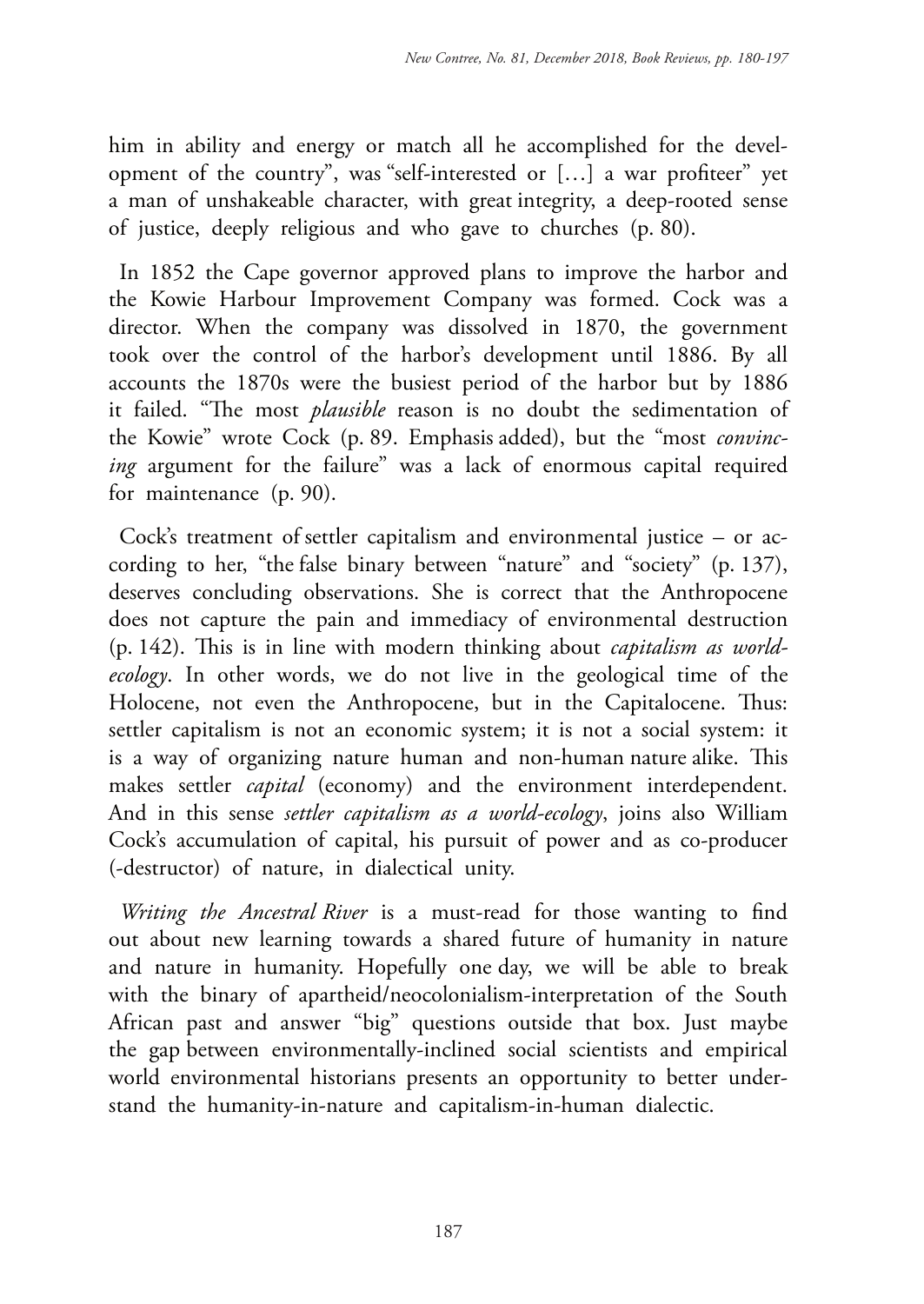## *Wit Terroriste: Afrikaner-saboteurs in die Ossewabrandwagjare*

### **(Tafelberg, Kaapstad, 2018. ISBN 978-0-624-08158-6)**

#### **Albert Blake**

Anna la Grange *Noordwes-Universiteit* anna.lagrange@yahoo.com

*Wit Terroriste: Afrikaner-saboteurs in die Ossewabrandwagjare* raak 'n paar belangrike aspekte van die klimaat binne Suid-Afrika tydens die Tweede Wêreldoorlog aan. Die Suid-Afrikaanse geskiedenis bevat verskeie patrone wat dikwels in vreemde wyses herhaal. Blake slaag deeglik daarin om een van hierdie patrone uit te wys. In die "nuwe Suid-Afrika" is dit maklik om te vergeet dat lank voor die ANC vryheidsvegters terreurdade gepleeg het, daar ook wit saboteurs was wat vir byna dieselfde vryheidsideale geveg het. Blake se doel is om Afrikanerterreur tydens die Ossewabrandwagjare te kontekstualiseer en "tot op die been oop te vlek" (p. 12-13). Blake poog verder om die individuele Afrikaners wat betrokke was by terreurveldtogte beter te verstaan en "om in die koppe" van sulke individue in te klim (p. 13). Die motiverings agter hierdie terreur-aksies word dus ondersoek. *Wit Terroriste* bespreek 'n aantal raaisels rondom Afrikanerterreur tydens die Tweede Wêreldoorlog.

Die eerste raaisel wat aangepak word, is die vraag of die saboteurs as verraaiers of patriote beskou behoort te word. 'n Boek deur GC Visser, *OB: Traitors or Patriots?*, het reeds in 1977 met dieselfde vraagstuk geworstel. Blake dra by tot die beantwoording van hierdie vraag deur die persoonlike gevoelens en motiverings van oud-saboteurs bevredigend aan die leser oor te dra. Deurlopend maak Blake hoofsaaklik op onderhoude staat om die gevoelens van oud-saboteurs weer te gee. In hierdie opsig slaag hy daarin "om in die koppe van daardie individuele Afrikaners te klim" en hulle gedagtes aan die leser bekend te maak (p. 13). Blake trek 'n verband tussen die motiverings agter die Rebellie en die terreurveldtog teen Suid-Afrikaanse deelname aan die Tweede Wêreldoorlog. Blake neem die korrekte standpunt in dat die "terreurveldtog word soos die Rebellie verhef tot edele optrede" wat uiteindelik ter diens van die Afrikanervolk gedoen is (p. 21).

Die raaisel rondom verraaiers en patriote lei tot die volgende knaende vraag: Kan die terreurveldtog as "volksvreemde" gedrag beskryf word? Die oorhoofse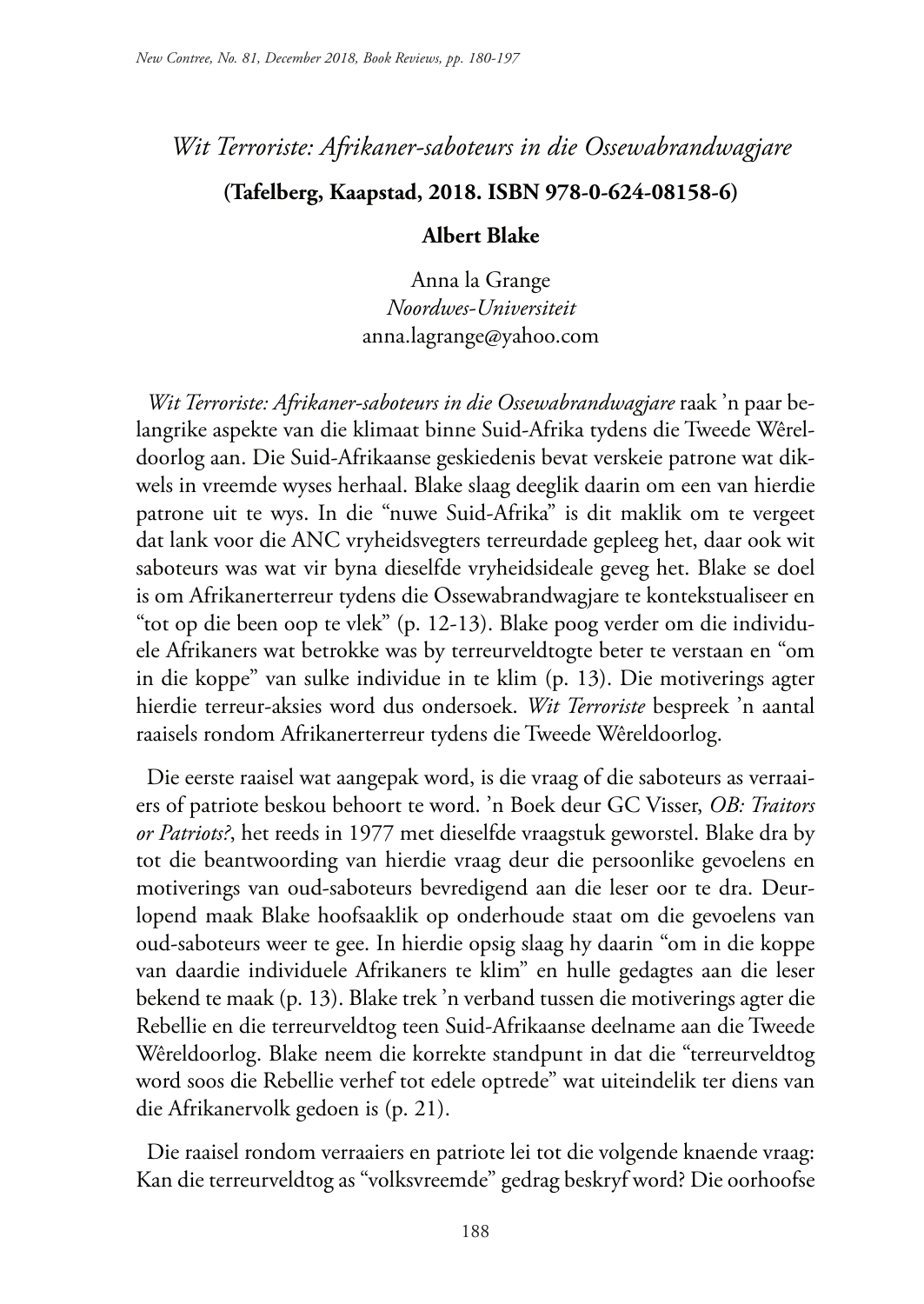meerderheid van die sabotasiedade wat Blake beskryf is deur pro-Duitse gesindhede aangevuur met die hoop dat Duitsland die Afrikaner se onderdrukker, Brittanje, sou uitoorlê. Wat Blake uitstekend aan die leser oordra is dat sabotasie-aksies nie alleenlik deur pro-Duitse ondersteuners gepleeg is nie, maar ook deur Afrikaners wat ten gunste van oorlogsdeelname aan die kant van Brittanje was. In hoofstuk die verduidelik Blake in diepte dat die Afrikaner 'n verdeelde nasie net voor die uitbreek-, tydens en selfs ná die Tweede Wêreldoorlog was. Die situasie is 'n komplekse fenomeen in die Suid-Afrikaanse geskiedenis wat nie ligtelik aangepak kan word nie. Tog beantwoord Blake sy navorsingsvraag uitstekend deur te verduidelik waarom die terreurveldtog nie noodwendig volksvreemde gedrag was nie.

Die derde raaisel wat Blake ondersoek is of die optrede teen die Smuts-regering alleenlik deur militante nasionalisme/republikeinse strewe gemotiveer is, en of daar ook ander beweegredes betrokke was in hierdie optrede. Blake ondersoek die redes waarom daar "'n oorlog in 'n oorlog" ontstaan het deur die kompleksiteit van die politiese klimaat binne Suid-Afrika voor-, tydens en ná die Tweede Wêreldoorlog bevredigend te bespreek (p. 52). Die wyse waarop Blake hierdie omvattende aspek ondersoek is deur die aksies van spesifieke individue te bespreek. Een van die bekendste saboteurs is Robbey Leibbrandt. Blake slaag daarin om die verhaal van Leibbrandt in 'n boeiende wyse aan die leser oor te dra en terselfdertyd die karakter van die individu te openbaar. Blake gebruik tydgenootlike opinies oor Leibbrandt om 'n uitstekende karakterskets te onthul. Operasie Weissdorn is steeds een van die raaiselagtige elemente van die Tweede Wêreldoorlog, en soos wat Blake dit stel "bly dit onduidelik wat die Duitsers met Leibbrandt se sending, bekend as Operasie Weissdorn, wou vermag" (p. 183). Dit is dus heel van pas dat Blake die aandag vestig op die individu betrokke in die operasie eerder as die operasie self. Behalwe vir Leibbrandt bespreek Blake ook verskeie ander fassinerende individue wat betrokke was by sabotering, asook die motiverings agter die sabotasie. Hieronder word ondermeer Johannes van der Walt, Steve Hofmeyr en Hans van Rensburg ondersoek. Rondom die antwoord of ondergrondse bedrywighede alleenlik deur militante nasionalisme/republikeinse strewe gemotiveer is, kom Blake tot 'n antwoord in sy hoofstuk oor "Militante Vroue" (pp. 211-226). Blake maak dit duidelik dat verskeie redes daartoe bygedra het dat individue betrokke raak in sabotasie-aksies, maar dat nasionalisme 'n grondslag gevorm het vir die deelname. Verskeie individuele vroue se rol in die sabotasie-aksies word bespreek, Blake slaag daarin om ook "om in die koppe" van hierdie saboteurs te klim.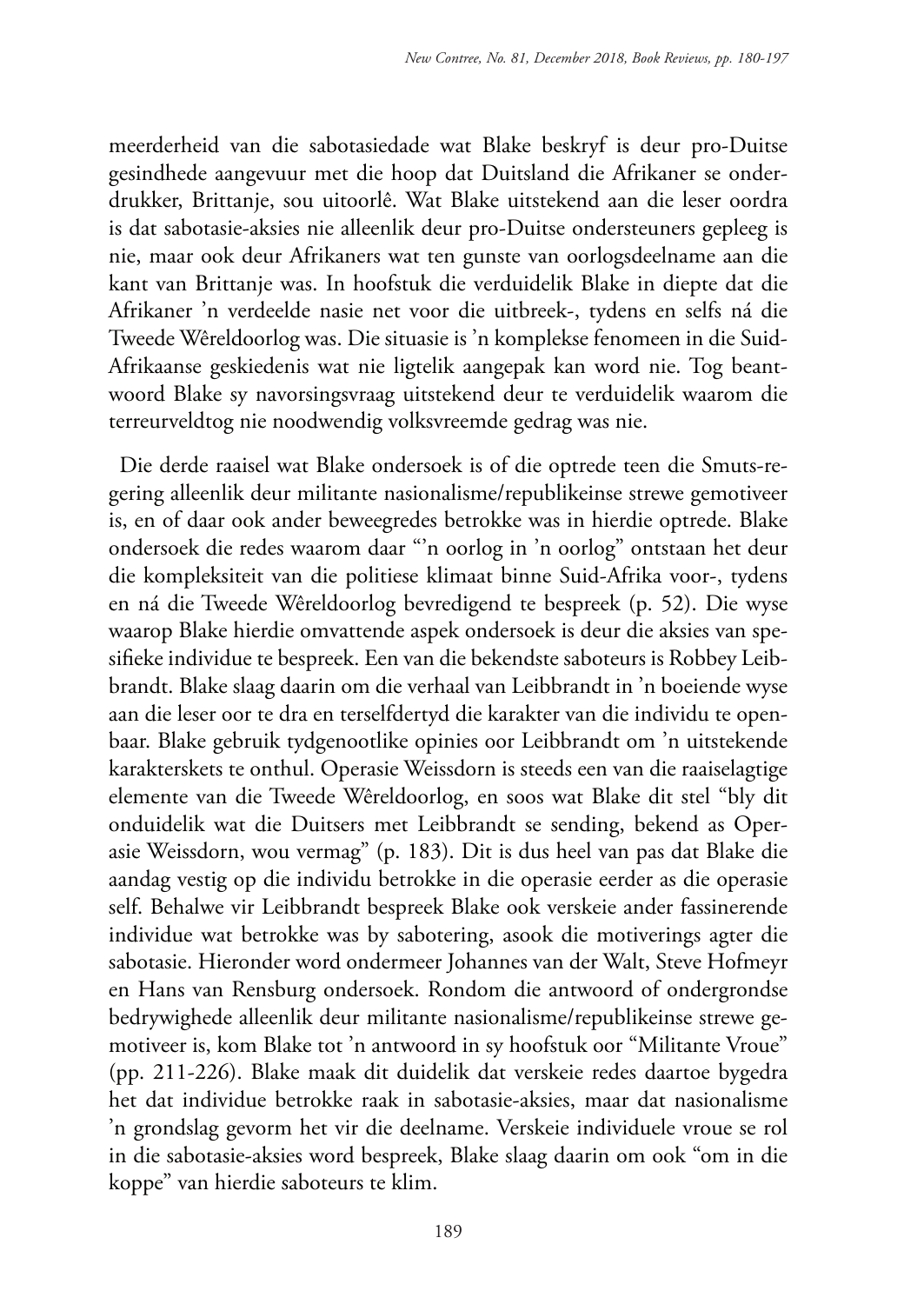Verder bevraagteken Blake of die terreurveldtog opportunisties was solank dit gelyk het of Duitsland kan wen. Blake verduidelik verskeie individue se motiverings agter terreurdade. Hoofstuk ses skenk aandag aan die "sabotasiespesialiste" deur na verskeie individue te verwys wat deel uitgemaak het van die Terreurgroep. Weer eens bereik Blake sy doelstelling om die individue, asook hulle lot, te bespreek. Hoofstuk 8 bespreek die terdoodveroordeeldes wat hulself aan sabotasie-aksies skuldig gemaak het. Deur na die lot van twee spesifieke individue te kyk behaal Blake nogmaals sukses daarin om sy doelwit te behaal, en wys ook dat opportunisme 'n rol in dié aksies gespeel het. Hoofstuk dertien bespreek die komplekse verhouding tussen Nazisme en die Stormjaers. Blake kom tot die gevolgtrekking dat die Stormjaers geensins Britse-oorheersing vir Duitse oorheersing wou verruil nie, maar eerder dat die pro-Duitse gesindheid wat onder die Stormjaers geseëvier het 'n sterk opportunistiese vorm aangeneem het (p. 157).

Hoofstuk dertien spreek ook terselfdertyd Blake se vyfde navorsingsvraag aan deur te ondersoek of Nazisme enige belangrike rol in die terreurveldtog gespeel het. Die gevolgtrekking word gemaak dat Nazisme nooit 'n bepalende faktor in die versetbeweging was nie, maar eerder dat die ware motivering agter die verset in 'n sterk anti-Britse gevoel lê (p. 162). Die gevolgtrekking waarmee Blake vorendag kom, is dat die Stormjaers die Nazi-gruwels tydens die oorlog as propaganda afgemaak het. Die werklike omvang van Nazi-bedrywighede is "eers werklik aan die einde van die Tweede Wêreldoorlog blootgelê" (p. 259). Ten spyte van die feit dat Hans van Rensburg, en verskeie ander OB-lede, skakeling met Duitsland gehad het, en so hoogverraad gepleeg het, is dit nie noodwendig Nazisme wat terreur aangevuur het nie (p. 259). Ná die oorlog het pro-Duitse individue in Suid-Afrika veel ligter strawwe ontvang as individue in ander dele van die wêreld. Soos wat Blake dit stel "was die omstandighede in Suid-Afrika ook heel anders en moet dit in 'n eiesoortige konteks beoordeel word" (p. 264). Wat wel skort in Blake se boek is die kontekstualisering van die Suid-Afrikaanse politiese klimaat, waarin daar veel meer aandag aan die impak van die Nasionale Party se 1948-verkiesingsukses gegee kan word. Desnieteenstaande ontbloot Blake 'n gaping in die Suid-Afrikaanse historiografie wat met toekomstige navorsing gevul kan word.

Die sesde raaisel waarna Blake kyk is heel moontlik die vreemdste aspek wat in *Wit Terroriste* aangeraak word. Blake ondersoek tot in watter mate die "psigohistoriese aanspraak dat mishandelde kinders mishandelende ouers word", ook in die Afrikaner in groepsverband waar is (p. 13). Die kwessie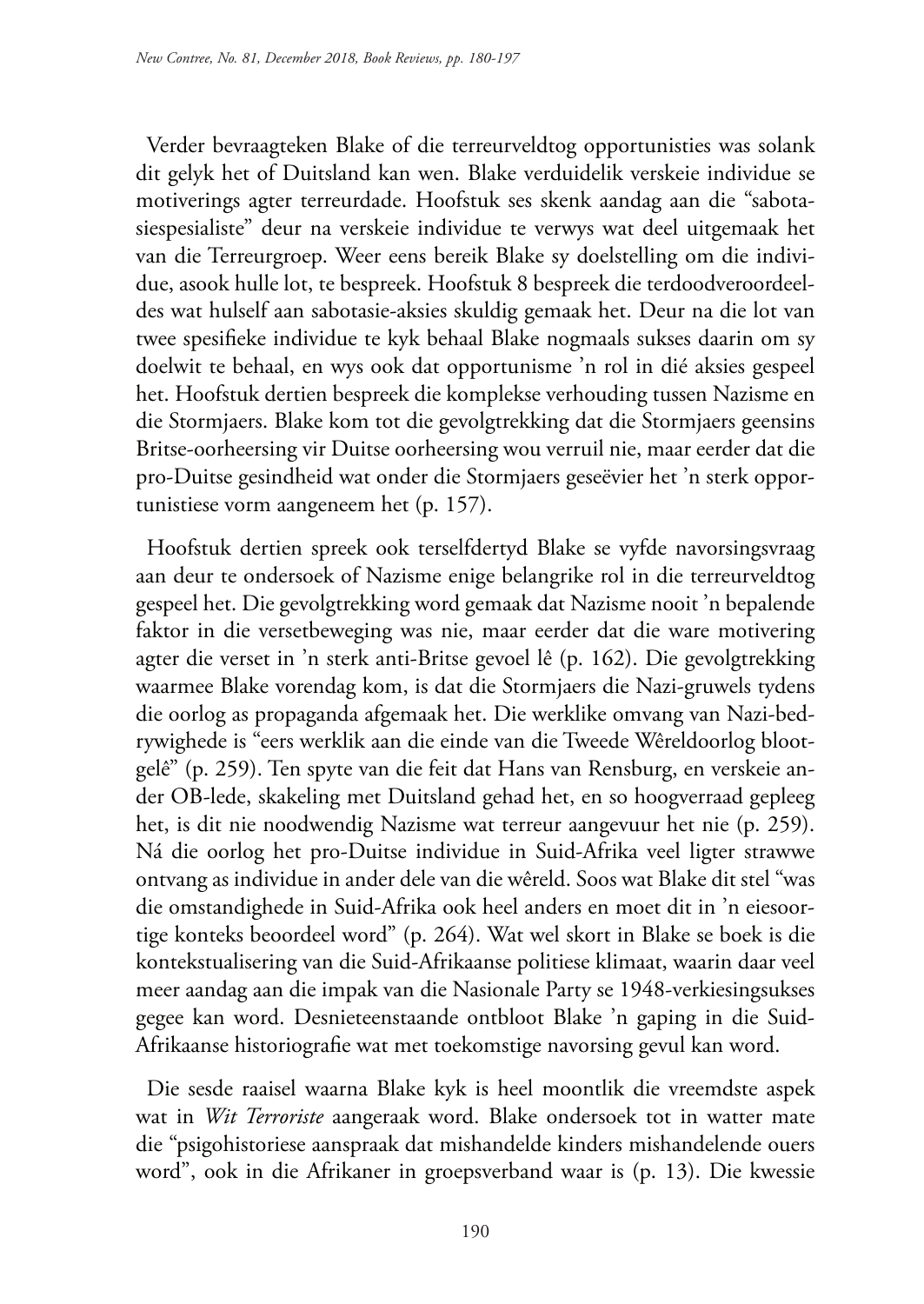van grootskaalse armoede tydens die 1930s en 1940s in Afrikanergemeenskappe sou 'n interessante element tot die boek gevoeg het. Hoewel Blake kortstondig verwysing maak daarna dat "ongeveer 'n derde van Afrikaners aan die begin van die 1930s armlastig was en onder die broodlyn moes leef" (p. 15) faal hy om die breër historiese konteks van hierdie armoede te bevredigend te beskryf. Geen verwysing word na die Carnegie-verslag of selfs die algehele Armblankevraagstuk gemaak nie. Beide die bogenoemde is van onskatbare waarde om die opkoms van Afrikanernasionalisme en die republikeinse strewe ten volle te begryp. Dit is ook 'n jammerte dat Blake nie van Sandra Swart se artikel *'Desperate Men': the 1914 Rebellion and the politics of poverty*, gebruik gemaak het nie. Hierdie artikel sou die verband tussen die Rebellie en die terreurveldtog, asook die rol van armoede in beide versetbewegings, nog meer in perspektief kon plaas. Blake fokus egter nie alleenlik op die Afrikaner as geheel nie, maar beskryf ook sekere individue en die konsep dat "mishandelde kinders mishandelende ouers word." Spesifiek John Vorster word ondersoek as 'n mishandelde kind wat 'n mishandelende ouer word. Blake maak die gepaste gevolgtrekking dat die internering van kern individue wat later belangrike posisies in die Suid-Afrikaanse samelewing sou beklee 'n "bepaalde nalatenskap vir die land gelaat" het (p. 65).

Dat *Wit Terroriste* daarin slaag om 'n vergete aspek van die Suid-Afrikaanse geskiedenis te ontbloot en 'n gaping in die historiografie vul, is nie te betwyfel nie. Met hierdie boek het Blake 'n boeiende aspek van die Suid-Afrikaanse geskiedenis aangeraak. Dit is egter duidelik dat Blake slegs oppervlakkig die rol van die Ossewa-Brandwag tydens die Tweede Wêreldoorlog, die sabotasiedade wat deur "wit terroriste" gepleeg is, en die impak van die Unieregering se Noodregulasies tydens, en ná die Tweede Wêreldoorlog bespreek het. Soos reeds genoem bestaan die geleentheid vir verdere navorsing oor die bogenoemde aspekte. Die boek word egter hoogs aanbeveel juis omdat dit 'n aspek van die Suid-Afrikaanse geskiedenis aanraak wat dikwels vergete is in die "nuwe Suid-Afrika." Soos wat Blake dit self stel: "Minder as 'n dekade nadat die laaste van die Afrikaner politieke gevangenis vrygelaat is, is politieke oortreders in baie van dieselfde selle by polisiekantore en gevangenisse aangehou. Daardie gevangenes het ook aangevoer dat hulle 'n stryd om vryheid stry" (p. 252).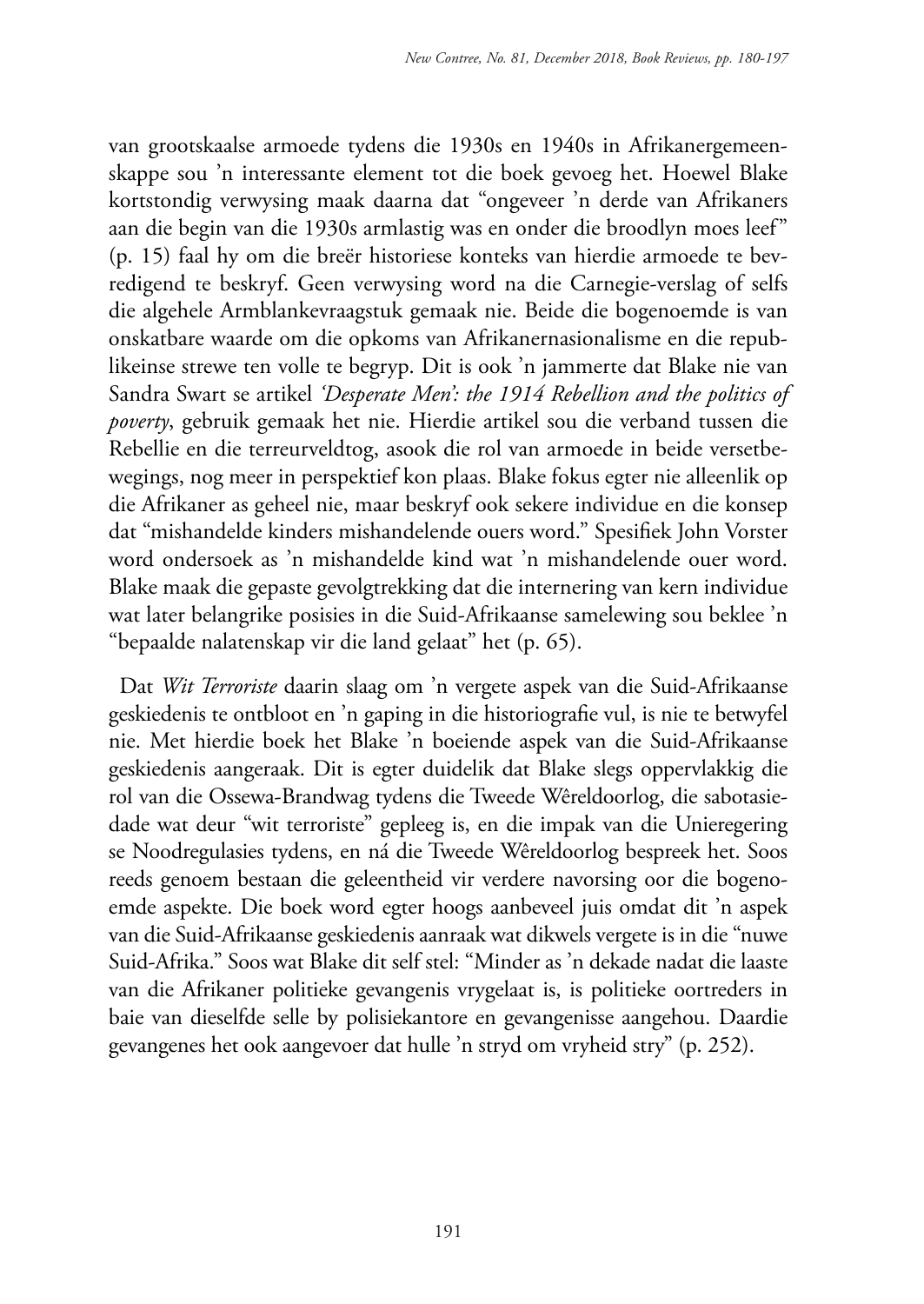### *Méér as 'n kroniek van 'n rebellie*

*Slagtersnek en sy mense*

## **(Protea Boekhuis, Pretoria, tweede druk 2016, 279 pp. ISBN: 978-1- 4853-0480-7)**

#### **JA Heese**

Christo van Rensburg *Noordwes-Universiteit & Universiteit van Pretoria*

In 2016, 43 jaar na die eerste druk van 1973, het die tweede druk van J A Heese se studie oor *Slagtersnek en sy mense* verskyn. Die nuwe insigte wat uit Heese se dokumentering van die Slagtersnekgebeure gevolg het, is steeds geldig, en gedagtewisseling wat in 2017 daardeur gestimuleer kan word, regverdig hierdie druk.

Die sentrale figure in die Slagtersnekopstand was die broers Freek en Hans Bezuidenhout. Freek se ongedurigheid oor verskeie kwessies het 'n tyd lank stoom opgebou, en eintlik op 10 Oktober 1815 tot uitbarsting gekom toe hy hom teen inhegtenisname verset het, en saam met sy seun Hans (p. 25 e.v.) in 'n klipskeur (foto teenoor p. 128) stelling ingeneem het teen 'n groep soldate, waaronder ook pandoers. Freek is in die daaropvolgende skermutseling deur een of meer pandoers doodgeskiet (p. 26). Dit kon die einde van dié saak gewees het. Heese beweer dat as Kasteel Prinsloo nie teen die einde van Oktober 1815 ingemeng het nie (p. 29), en die leierskap van die opstand op hom geneem het nie (p. 38), die Slagtersnekrebellie nie sou plaasgevind het nie (p. 216). Kasteel Prinsloo is so genoem omdat sy vader dié naam gekry het nadat hy drie jaar lank in die kasteel in Kaapstad aangehou is vir sy aandeel aan die vroeëre 1799-opstand. Die minder as sestigtal Rebelle het op 14 November 1815 stuk-stuk begin oorgee (p. 82), maar Freek se broer, Hans Bezuidenhout, en sy twaalfjarige seun Gertjie en Hans se vrou, het gevlug en op 28 November by Madoersdrif stelling ingeneem en hulle teen inhegtenisname verset. Hans Bezuidenhout het gesneuwel (ook deur 'n pandoer geskiet – p. 81), en sy vrou en seun is gewond en gevange geneem (p. 46) waarmee die rebellie na sowat ses weke tot 'n einde gekom het. Vyf van die rebelle is op 9 Maart 1816 op Vanaardtspos opgehang. Vier se toue het die eerste keer gebreek ('n Monument is presies 100 jaar later (p. 83) daar opgerig – vgl. foto teenoor p. 129). 'n Week voor hulle teregstelling het nog 'n gebeurtenis tot hierdie reeks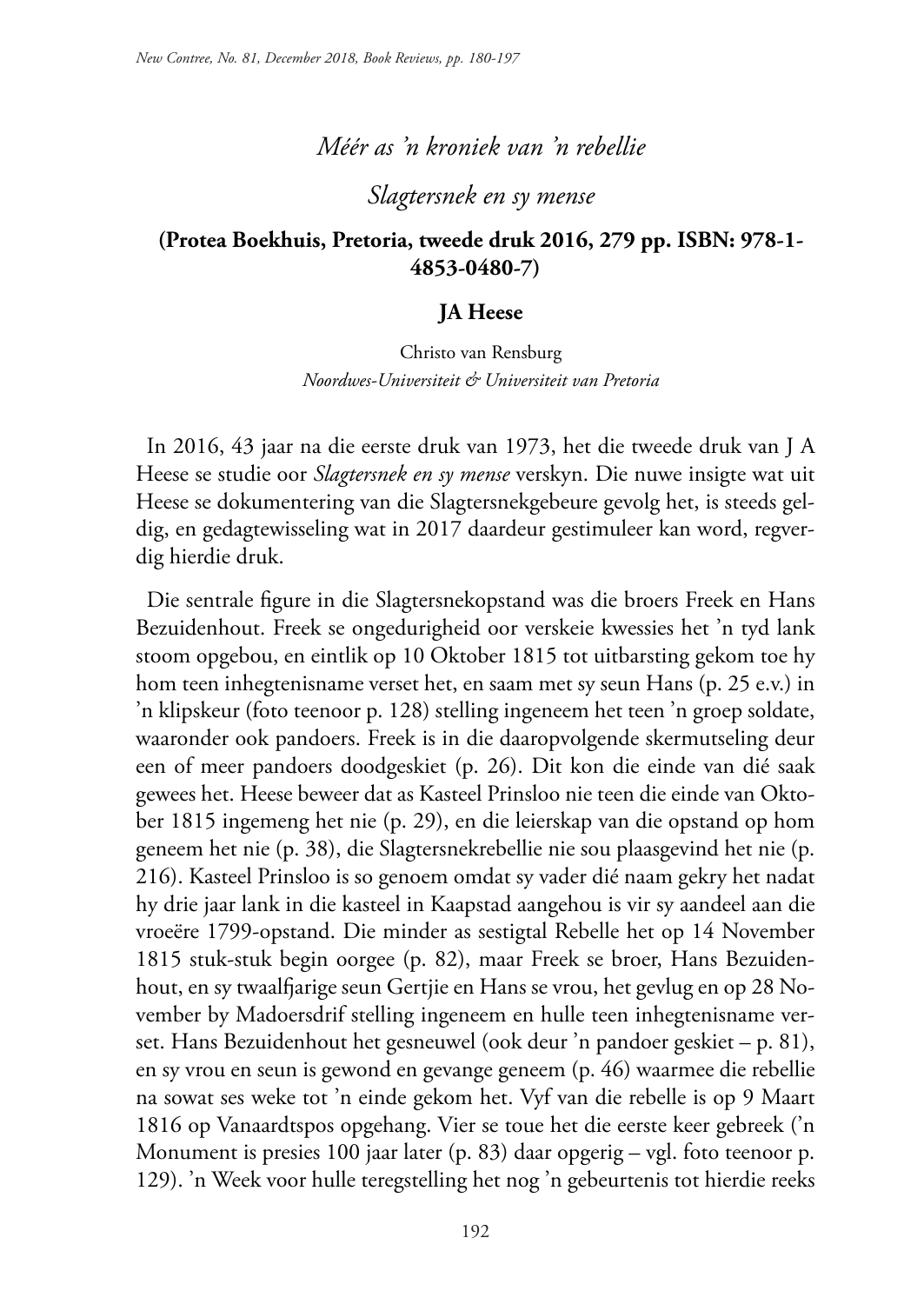dramatiese episodes bygedra: Twee van die veroordeeldes se kinders is in die gevangenis (p. 51) gedoop deur die predikant wat die veroordeeldes tydens hulle laaste dae bygestaan het.

Met sy deeglike ondersoek ontluister Heese interpretasies wat aan die rebellie gekoppel was, en hardnekkig bly voortleef het (pp. 238-246; p.65), en daarmee ook 'n aantal polities-propagandistiese mites oor die Slagtersnekrebellie. Dit is opvallend dat sulke voorstellings in die tyd van verkiesingsveldtogte die lig gesien het (pp. 75-76). Wanvoorstellings was dat die galgbalk gebreek het (pp. 85; 104 e. v.), daar 'n reg tot vryspraak bestaan het waarop die rebelle hulle kon beroep het nadat die galgtoue gebreek het (p. 86), dat die teregstellings op 'n plek met die naam van Slagtersnek plaasgevind het (wat sy naam al in 1811 gekry het, vanweë die moord op Andries Stockenström, en dat die teenwoordigheid van die pandoers (vgl. p. 92 oor die pandoers) 'n bydraende faktor tot dáárdie gebeure was.<sup>1</sup> Van hierdie sienings kon Heese geen bewys kry nie, en ook nie dat die Rebellegroepering en hulle families 'n wrok teenoor die onderdrukkers van die opstand gekoester het nie. Andries Stockenström se seun, ook Andries, was net drie en twintig jaar oud tydens die Slagtersnekgebeure, en het as Landdros van die distrik Graaff-Reinet 'n belangrike rol in die onderdrukking daarvan gespeel, en het daarvoor tog aan gewildheid ingeboet (p. 227).

Heese spreek sy onvergenoegdheid uit oor die lukraak manier waarop romansiers met die geskiedenis omgaan, veral in verhale oor die Slagtersnekgebeure (vir voorbeelde, vgl. pp. 60-87). Talle historici en belangstellende leke sal hom daarmee gelyk gee. Wat behoort die situasie wees? Fransjohan Pretorius het ook sy ontevredenheid getoon met historiese romans wat die historiese werklikheid verdraai.2 Indien skrywers historiese romans skryf, kan hulle hiate invul, sê Hans du Plessis<sup>3</sup>, en Pretorius<sup>4</sup> (2015, p. 99), verwag dat daardie invul "moontlik en billik" by die betrokke tydsgees sal aansluit. Maar Heese was meer voorskriftelik. Dit is "hoog tyd", skryf hy (in 1974), "dat die letterkunde ... nader aan die historiese waarheid beweeg" (p. 9 e.v.). So 'n voorskrif sal skrywers nooit duld nie. Skrywers skryf hulle eie verhale, en hoekom fiksie in bepaalde gevalle teen 'n historiese agtergrond ingeklee moet

<sup>1</sup> PE Raper, LA Möller & LT du Plessis, *South African place names* (Johannesburg and Cape Town: Jonathan Ball, 2014), p. 468.

<sup>2</sup> F Pretorius, "Historisiteit van resente historiese fiksie oor die Anglo-Boereoorlog in Afrikaans", *Tydskrif vir Letterkunde,* 52, , 2, 2015, pp. 61-77.

<sup>3</sup> H du Plessis "Die Groot Trek 175: Storie of historie?", *Tydskrif vir Geesteswetenskappe*, 53, 3, 2013, p. 441.

<sup>4</sup> F Pretorius, "Op soek na generaal Mannetjies Mentz histories beoordeel", *Tydskrif vir Letterkunde*, 37, 3/4, 1999, pp. 1-17.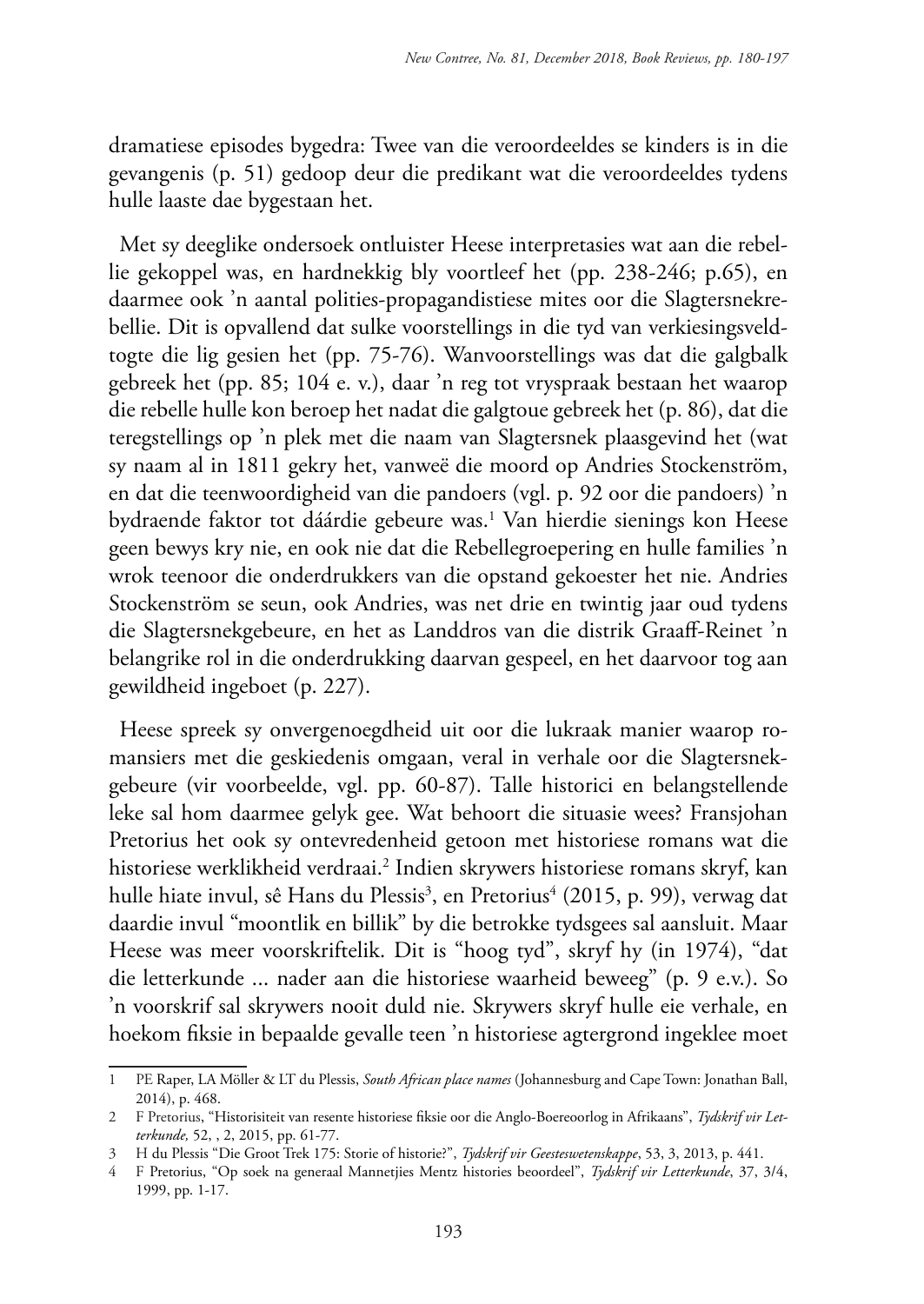word, is nie maklik uit maak nie. Hoe frustrerend dit vir historici en belangstellende leke ook al is, vertel skrywers die geskiedenis eintlik soos hulle wil. Hulle vertellings staan primêr. Die 1995-film *Braveheart* het miljoene dollar by die lokette geïn, talle toekennings verwerf, en selfs toerisme na Skotland toe gestimuleer, terwyl dit deur *The Times* in 2009 geklassifiseer is as tweede op 'n lys van histories mees onakkurate films.

Omgekeerd lyk dit vir taalhistorici dikwels asof Suid-Afrikaanse geskiedskrywers onbetrokke staan wanneer hulle gegewens teëkom waar Afrikaans op 'n unieke manier gebruik word, en maak hulle selfs in die verbygaan nie eers 'n (waarskynlik waardevolle) opmerking daaroor nie. En in hulle geskiedskrywing? Heese haal ongeletterde mense se getuienis in die pragtigste Hoog-Hollands aan – 'n taal wat nooit op die voorposte as gesprekstaal gedien het nie, en nie aan Pretorius se konteksvereiste van "moontlik en billik" voldoen nie. Die Hollandse bestuurstaal is al in die agtiende eeu in die Kaap op die agtergrond geskuif, het Changuion in 1848 aangetoon.<sup>5</sup> En Heese sou dit agtergekom het in die familiedokumente wat hy bekyk het. Maar waar Somerset se opmerking in die kantlyn van 'n verslag ook in Hoog-Hollands staan (p. 233), het dié anachronisme Heese darem nie ontgaan nie! In *Slagtersnek en sy mense* staan daar t**ó**g een sin in die Oosgrensafrikaans van die negentiende eeu, geskryf deur Veldkornet Opperman, en wat taalkundiges opslurp. Daar word *in* gebruik (en nie die latere *en* nie), "*Faaber in Hans*", en *is* word twee keer geskryf met 'n meervoudige onderwerp (p. 117).

Heese maak melding van die pleknaam *Rooiwal* (p. 171), en verwys elders na *Kookhuis* en *Cookhouse*. Dié name pas inderdaad op 'n interessante manier by mekaar in. In Khoi klink *rooi* + *wal* soos *kook* + *huis*: *kx'awak* = *rooi* + *!haus* = *wal* soos *Kookhuis* in Afrikaans (wat later *Cookhouse* in Engels geword het).6 Hierdie geval waar naamgewing op klanknabootsings gebaseer is, verskil van die proses waarvolgens die meeste Khoi- (of Khoi-Afrikaanse) plekname in Afrikaans neerslag gevind het. In die reël was sulke plekname nie klanknabootsings nie, maar vertalings, soos *Gariep* waarvan die Khoi-naam se Afrikaanse vertaling *Grootrivier* is.

Die mense van die Baviaansriviergebied (en van ander naasliggende subdistrikte) waaroor Heese skryf, was sprekers van die Oosgrensvariëteit van Afrikaans, dié variëteit in die binneland van die agtiende eeu met 'n Europese

<sup>5</sup> ANE Changuion, *De Nederduitsche taal in Zuid-Afrika hersteld, zijnde eene handleiding tot de kennis dier taal, naar de plaatselijke behoefte van het land gewijzigd* (Amsterdam, J van der Vliet/Kaapstad, Collard, 1848).

<sup>6</sup> PE Raper, LA Möller & LT du Plessis, *South African place names*, p. 247.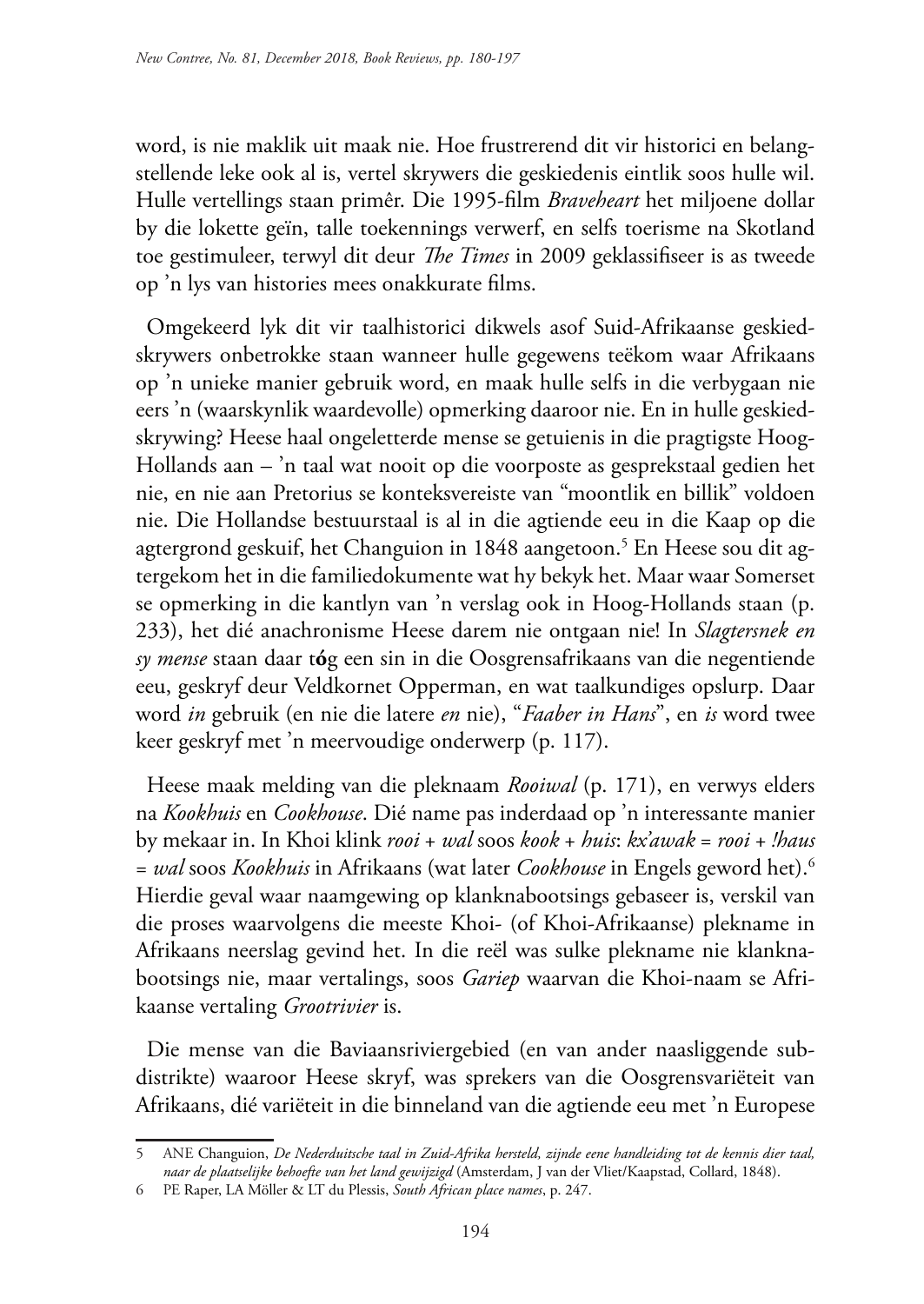basis. Met die Groot Trek is Oosgrensafrikaans na die noordelike republieke toe geneem. Die ander variëteit van Afrikaans in die Oosgrens was Khoi-Afrikaans die variëteit wat die Khoi se moedertaal teen die einde van die sewentiende eeu verplaas het. Voordat die veeboere die Kaap teen die begin van die agtiende eeu begin verlaat het, het swerftrekkers die binneland al deurkruis. Hans en Freek Bezuidenhout was moontlik latere swerftrekkers. Eers in 1809 is hulle teenwoordigheid in die Baviaansriviergebied waargeneem (p. 18). Toe die Veeboere die Kaap vir die binneland verruil het, het hulle vergesigte gekoester van onbeperkte ruimtes vir hulle vee. Heese toon aan dat dit aan die Baviaansrivier nie die geval was nie, en dat die Baviaansriviergebied toé digter bevolk was as in 1974 (p. 30). Daar het tot tien gesinne saam op een plaas 'n bestaan probeer maak (p. 89). Die bywoners se soeke na vryheid (vgl. p. 154) het óók nie gerealiseer nie: Talle van hulle het die plaaseienaar gedwee gevolg nadat hy by die rebellie aangesluit het (vgl. pp. 166; 174).

Voorposgebruike word uitgelig, soos broers van die een gesin wat met susters van 'n ander gesin getrou het, en van ondertrouery (p. 129). Voorposmense skep "nuwe mites en 'n ander identiteit", het Du Plessis oor mense se bestaan op voorposte geskryf.7 'n Dwarssnit deur die bewoners van die Oosgrens toon mense met wisselende grade van gegriefdheid en 'n "muytzieke geest" (rebelse gees) (p. 95) wat uit onvergenoegdheid met hulle lewensomstandighede gevolg het, en 'n neiging om maklik te maak en te breek, soos verskeie reisigers opgemerk het, en waarvan Freek Bezuidenhout se afranselings van sy werknemer Booy (pp. 20; 77) getuig, sy minagting van geregbodes (pp. 22; 24), Hans Bezuidenhout wat sy broer Freek se dood wou wreek op Veldkornet Opperman (p. 33), asook die reeks hofsake waarvan Heese telkens in die verbygaan melding maak - omstandighede wat onder druk tot 'n rebellie kan lei. Bedrog, soos met slagterbriefies, smokkelary en 'n weersin aan die teenwoordigheid van die Engelse (vgl. pp. 182, 185), was ook nie heeltemal vreemd aan hulle mondering nie. Die deelnemers aan die Rebellie was egter nie verteenwoordigend van die Oosgrensgemeenskap nie. Die middelklasboere het nie daaraan deelgeneem nie. Die rebelle was eintlik "arm ... mense" (p. 90), wat nie almal perde of gewere gehad het nie. In hulle situasie kon hulle wrokke onwerktuiglik opgekrop het. Maar sien Heese die situasie so? Heese sonder die deelnemers aan die opstand uit as "wilde mense" en "verbrekers van die tradisionele waardes van die Afrikaner". Daaronder val "rassesuiwerheid" en "eerbiediging van kerklike sakramente". Heese se "Afrikaners" was

<sup>7</sup> H Du Plessis, "Die Groot Trek 175: Storie of historie?", p. 449.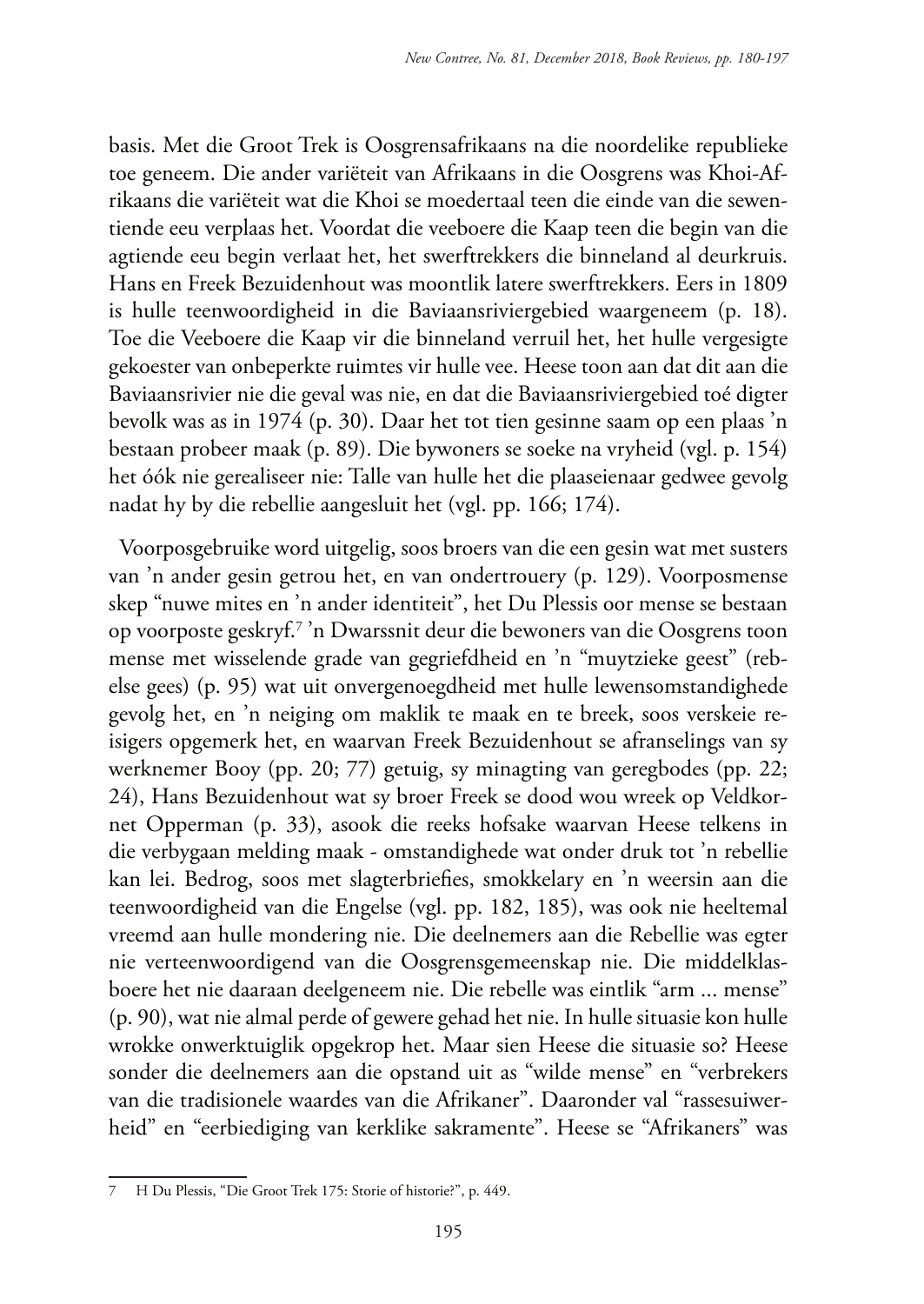ook "ordeliewend" (p. 13), waarmee Heese gangbare sosiale kategorisering ter syde stel en eerder die politieke sentimente van die tyd waaruit hy skryf volg. (In 1973 was die leier van die Nasionale Party, BJ Vorster, Staatspresident van Suid-Afrika). Die Slagtersnekrebellie was die derde opstand aan die Oosgrens binne twintig jaar! (Vgl. pp. 100-101; 108 e. v.) Met "rassesuiwerheid" verwys Heese heelwaarskynlik na die vrou waarmee Freek Bezuidenhout saamgeleef het (pp. 16, 78-80), en sy seun wat saam met hom in die klipskeur was toe hy doodgeskiet is. Wanneer Heese na Freek Bezuidenhout se vrou verwys, skryf hy "vrou" deurgaans in aanhalingstekens! Hoeveel van hierdie tradisie van sosiale afsydigheid oor sy persoonlike verhouding en die huigelagtigheid wat daarmee gepaard gegaan het, onderlê nie Freek Bezuidenhout se "eiesinnigheid" nie (p. 21). Na Van Meerhoff se huwelik met Eva het hy in 1665 'n pos op Robbeneiland beklee. Gerieflik verwyder uit die skynheilige Hollandse gemeenskap aan die Kaap.<sup>8</sup> Veldkornet Van Wyk, wat die rebellie help onderdruk het, het juis ook 'n saak ondersoek waar 'n medeburger deur sy vrou aangekla is omdat hy "met hulle slavin omgang gehad het" (p. 93). Beskuldigings van 'n onwelvoeglike verhouding teen veldkornet Opperman en sy seun, met Khoi-Khoi-vroue, is ook gemaak (pp. 96; 202).

*Slagtersnek en sy mense* lees soos 'n roman, maar is inderdaad 'n stewige geskiedenis. En Heese die genealoog skryf ook aan dié boek. Die leser kry inderdaad twee boeke in een. Heese beantwoord in hoofstukke 4-8 die tergende vraag wat telkens na die lees van geskiedenisse gevra word: En wat het toe van húlle kinders en ander betrokkenes geword? Heese kom ook daarby uit om te sê of die latere Eerste Minister, Louis Botha, Generaal de la Rey en President M T Steyn van die Slagtersnekrebelle se bloed in hulle are het, en waar die naam Bezuidenhoutsvallei (in Johannesburg) vandaan kom. Hy vertel hierdie storie heeltemal klaar, en met indrukwekkende deeglikheid. Naas gedrukte dokumente het hy ook met segspersone wat oor inligting kan beskik onderhoude gevoer, sover as in Angola. Hy het ook in 1971 die samewerking van *Rapport* gekry vir navrae en Slagtersneknasate het gretig saamgewerk. Sy gegewens het hom ook in staat gestel om De Villiers en Pama<sup>9</sup> se *Geslachtregisters* waaraan Theal glo 'n groot aandeel gehad het (p. 11), en waarvan die titel nie konsekwent gespel word nie, te korrigeer en aan te vul, en by dié boek in te sluit (pp. 261-267).

<sup>8</sup> K Schoeman, *Seven Khoi lives* (Pretoria, Protea, 2009), p. 32.

<sup>9</sup> CC De Villiers & C Pama, *Geslagregisters van die ou Kaapse families* (Kaapstad, Balkema, 1981).